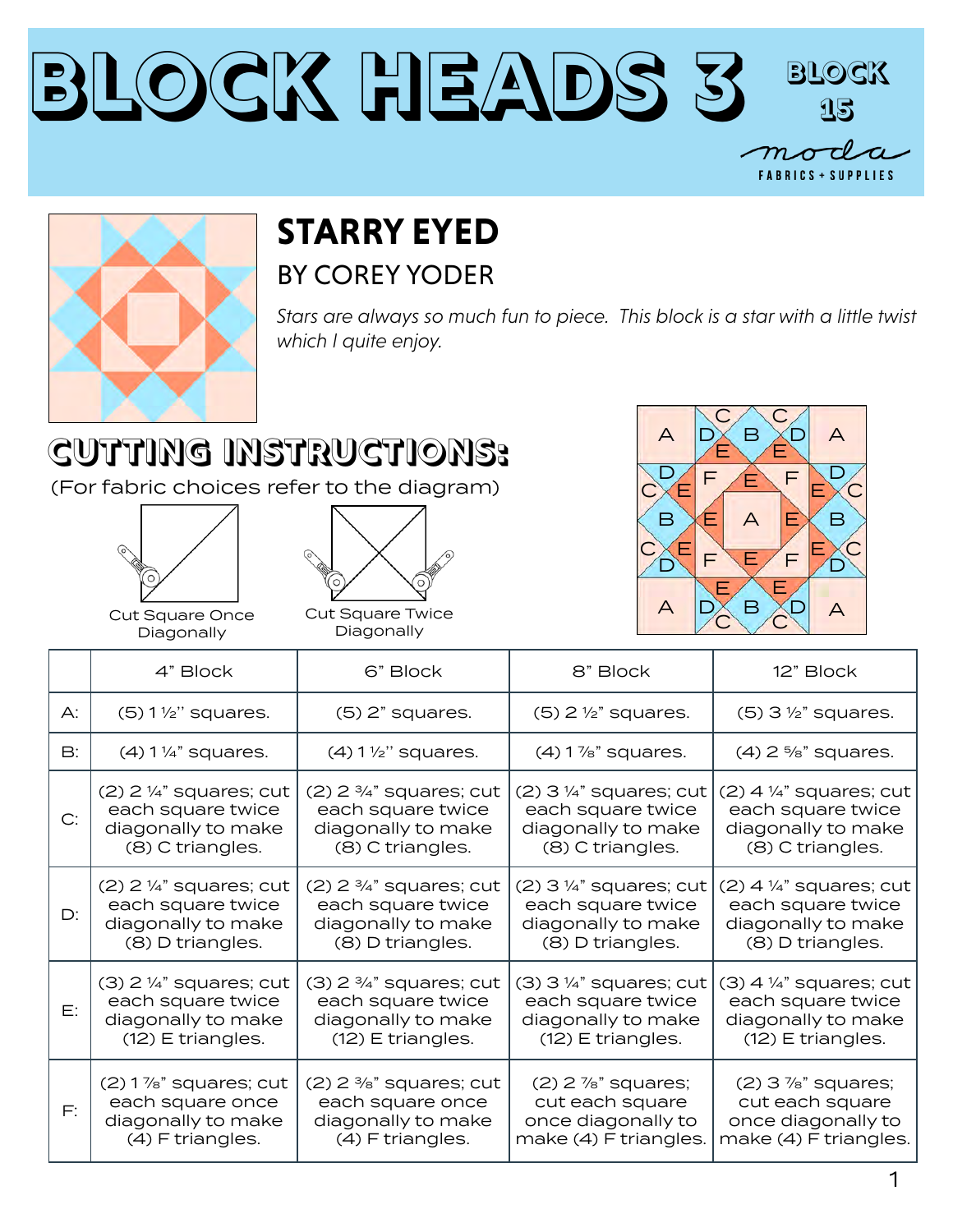## **ASSEMBLY INSTRUCTIONS:**

- 1. Begin assembly for the center of the block by sewing the longest edges of (4) E triangles onto all sides of (1) A square using a scant  $\frac{1}{4}$ " seam. Complete (2) opposite sides of the A square first, press seams outward, then complete the two remaining sides of the A square.
- 2. Using the same piecing techniques, complete the center of the block using (4) F triangles as shown. Diagrams show the unit in all stages of assembly.
- 3. Use the following guide to trim the center of the block:
	- a.  $4$ " Block:  $2 \frac{1}{2}$ " x  $2 \frac{1}{2}$ " unfinished ( $2$ " x  $2$ " finished)
	- b. 6" Block:  $3\frac{1}{2}$ " x  $3\frac{1}{2}$ " unfinished (3" x 3" finished)
	- c. 8" Block:  $4\frac{1}{2}$ " x  $4\frac{1}{2}$ " unfinished ( $4$ " x  $4$ " finished)
	- d. 12" Block:  $6\frac{1}{2}$ " x  $6\frac{1}{2}$ " unfinished (6" x  $6$ " finished)



- 4. Sew C and D triangles together as shown in the diagram to make a triangle unit. The longest edges of the C and D triangles should face outward and away from each other.
- 5. Repeat to make (4) units in which the C triangle is on the left, and (4) units in which the C triangle is on the right. Press toward the C triangle.



6. Place (1) E triangle on either side of (1) B square as shown. Sew E triangles onto the B square. Press seams toward the E triangles.



- 7. Sew units created in the above steps together to create a block unit. Please note the orientation and placement of C triangles. C triangles should be placed next to the B square. Sew together as shown, using a pin to help align the seams.
- 8. Repeat to make (4) identical units. Trim units using the following guide:
	- a.  $4$ " Block:  $2 \frac{1}{2}$ " x  $2 \frac{1}{2}$ " unfinished ( $2$ " x  $2$ " finished)
	- b. 6" Block:  $3\frac{1}{2}$ " x  $3\frac{1}{2}$ " unfinished (3" x 3" finished)
	- c. 8" Block:  $4\frac{1}{2}$ " x  $4\frac{1}{2}$ " unfinished ( $4$ " x  $4$ " finished)
	- d. 12" Block: 6  $\frac{1}{2}$ " x 6  $\frac{1}{2}$ " unfinished (6" x 6" finished)

**Block Heads 3**